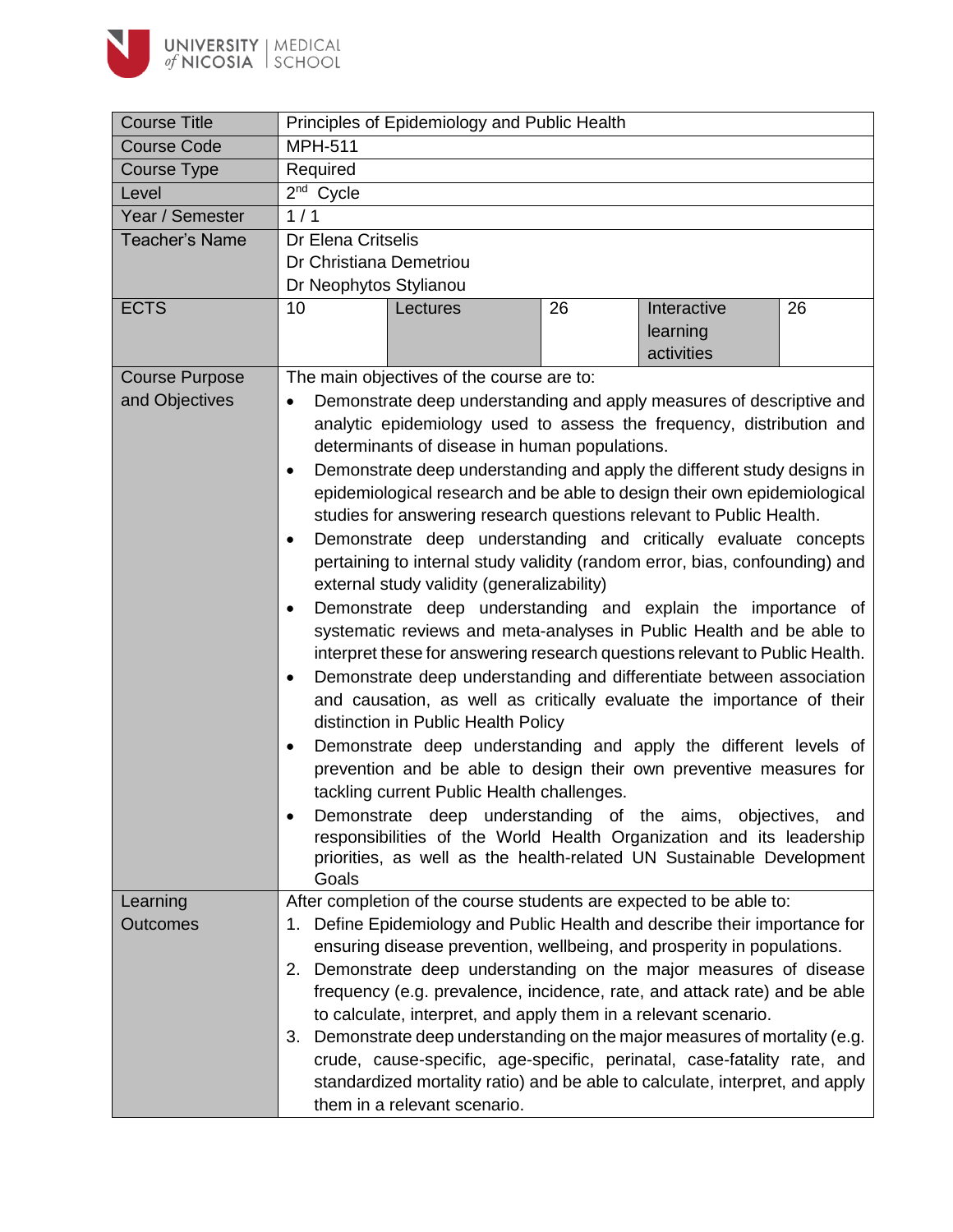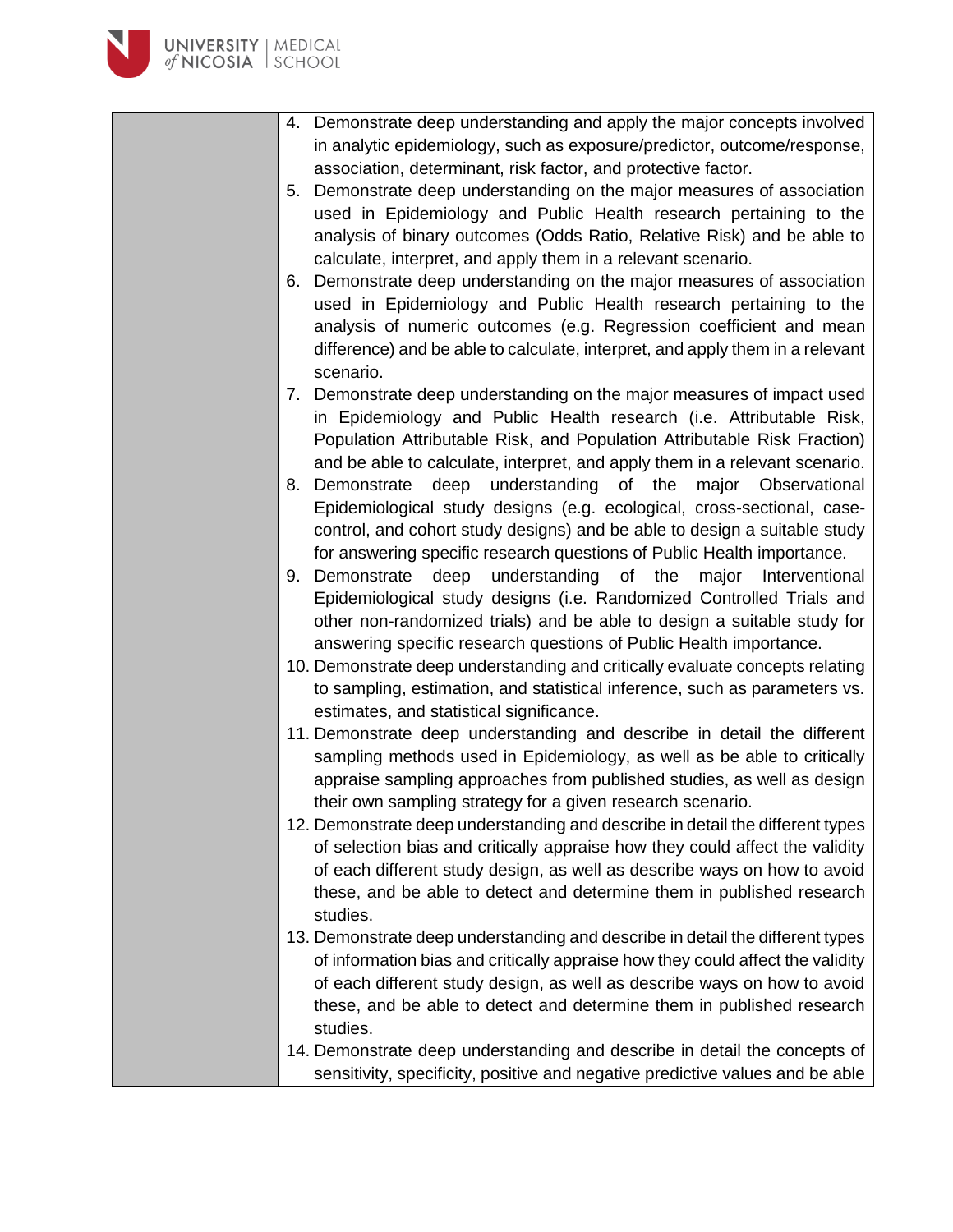to calculate, interpret and critically appraise such results from the published literature.

- 15. Demonstrate deep understanding and describe in detail the multi-factorial nature of disease and the concept of confounding and critically appraise how it could affect the validity of research findings
- 16. Describe ways on how to deal with confounding, and be able to detect and determine it in published research studies (including the interpretation of crude and adjusted estimates).
- 17. Demonstrate deep understanding and describe in detail the concepts of effect modification (interaction) and effect mediation, and critically evaluate and differentiate them from confounding, as well as be able interpret and critically appraise such results from the published literature.
- 18. Demonstrate deep understanding and describe in detail the concept of external study validity (generalizability) and be able to compare, contrast and differentiate it from internal study validity, critically evaluating and explaining its importance in Public Health Policy.
- 19. Demonstrate deep understanding of the concepts of systematic review and meta-analysis, and be able to perform and evaluate systematic reviews, as well as interpret the results from meta-analyses (forest plots) for answering specific research questions relevant to Public Health.
- 20. Distinguish and describe the differences between association and causation and be able to critically evaluate and apply criteria for inferring causality for a given association, and analyse its importance in Public Health Policy.
- 21. Demonstrate deep understanding and describe the wider determinants of health: poverty, food/water availability, climate change, armed conflict.
- 22. Demonstrate deep understanding and describe in detail the different levels of disease prevention (primary, secondary, tertiary) and critically evaluate and apply them appropriately, as well as be able to design their own preventive measures for tackling current Public Health challenges.
- 23. Describe the different routine notification and registration systems for vital statistics and specific diseases and the importance of disease registers.
- 24. Demonstrate deep understanding and analyse the structure, organization, responsibilities and priorities of the World Health Organization (WHO), including its leadership priorities and the public health-related UN Millennium Development Goals and Sustainable Development Goals.

| <b>Prerequisites</b>  | None                                     | Required                                                                                                                                                                                                                                             | None |  |  |  |
|-----------------------|------------------------------------------|------------------------------------------------------------------------------------------------------------------------------------------------------------------------------------------------------------------------------------------------------|------|--|--|--|
| <b>Course Content</b> | 2.<br>3.<br>4.<br>5. Observational study | Introduction to Epidemiology and Public Health<br>Measures of disease frequency and mortality in chronic and<br>infectious disease epidemiology<br><b>Measures of Association</b><br>Measures of Impact<br>designs: Cross-sectional,<br>Prospective, |      |  |  |  |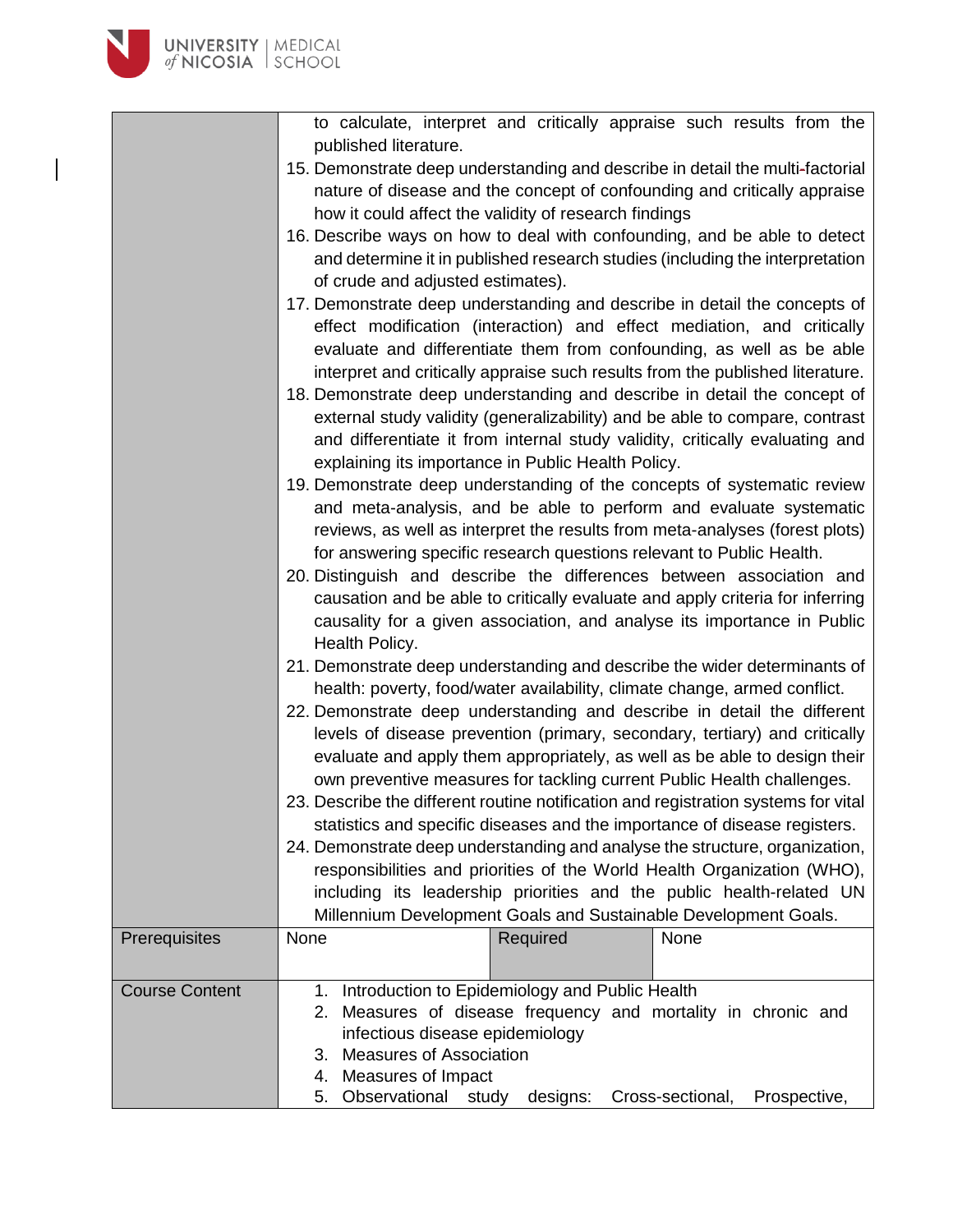

|              | Retrospective                                                                                                  |                                                                           |                                   |      |                        |  |
|--------------|----------------------------------------------------------------------------------------------------------------|---------------------------------------------------------------------------|-----------------------------------|------|------------------------|--|
|              | Interventional study designs: Randomized Controlled Trials and<br>6.                                           |                                                                           |                                   |      |                        |  |
|              | other non-randomized trials<br>7. Sampling, random error and statistical inference                             |                                                                           |                                   |      |                        |  |
|              | 8. Systematic error in research I: selection bias                                                              |                                                                           |                                   |      |                        |  |
|              |                                                                                                                | 9. Systematic error in research II: Information bias (measurement         |                                   |      |                        |  |
|              | error)                                                                                                         |                                                                           |                                   |      |                        |  |
|              | 10. Multi-factorial nature of disease: confounding, effect modification,                                       |                                                                           |                                   |      |                        |  |
|              | and effect mediation                                                                                           |                                                                           |                                   |      |                        |  |
|              |                                                                                                                | 11. External study validity and the importance of systematic reviews      |                                   |      |                        |  |
|              | and meta-analyses                                                                                              |                                                                           |                                   |      |                        |  |
|              | 12. Association vs. Causation                                                                                  |                                                                           |                                   |      |                        |  |
|              |                                                                                                                | 13. The Wider Determinants of Health                                      |                                   |      |                        |  |
|              |                                                                                                                | 14. Principles of disease prevention                                      |                                   |      |                        |  |
|              |                                                                                                                | 15. Global Health Monitoring and Public Health Surveillance               |                                   |      |                        |  |
| Teaching     |                                                                                                                | This programme is delivered via distance learning (online) and includes   |                                   |      |                        |  |
| Methodology  |                                                                                                                | recorded lectures, interactive online tutorials (Webinars) and discussion |                                   |      |                        |  |
| Bibliography | <b>Required Textbooks / Reading:</b>                                                                           | forums, as well as online exercises and other activities.                 |                                   |      |                        |  |
|              |                                                                                                                |                                                                           |                                   |      |                        |  |
|              | <b>Title</b>                                                                                                   | Author(s)                                                                 | <b>Publisher</b>                  | Year | <b>ISBN</b>            |  |
|              | Epidemiology in<br>Medicine                                                                                    | Hennekens CH,<br>Buring JE.                                               | Little, Brown &<br>Co             | 1987 | 031635<br>6360         |  |
|              | Oxford<br>Handbook of<br><b>Public Health</b><br>Practice $(3rd$ ed.)                                          | Guest C,<br>Ricciardi W,<br>Kawachi I, Lang<br>Τ.                         | Oxford<br><b>University Press</b> | 2013 | 978-<br>019958<br>6301 |  |
|              | <b>Recommended Textbooks / Reading:</b>                                                                        |                                                                           |                                   |      |                        |  |
|              | <b>Title</b>                                                                                                   | Author(s)                                                                 | <b>Publisher</b>                  | Year | <b>ISBN</b>            |  |
|              | Mastering<br>Public Health: A<br>Postgraduate<br>Guide to<br>Examinations<br>and<br>Revalidation,<br>(2nd ed.) | Lewis G,<br>Sheringham J,<br>Bernal JL),<br>Crayford T                    | <b>CRC Press</b>                  | 2014 | 978019<br>997673<br>7  |  |
|              | A Dictionary of<br>Epidemiology.<br>$(6th$ ed.)                                                                | Porta M, Last JM.                                                         | Oxford<br><b>University Press</b> | 2014 | 978-<br>019997<br>6737 |  |